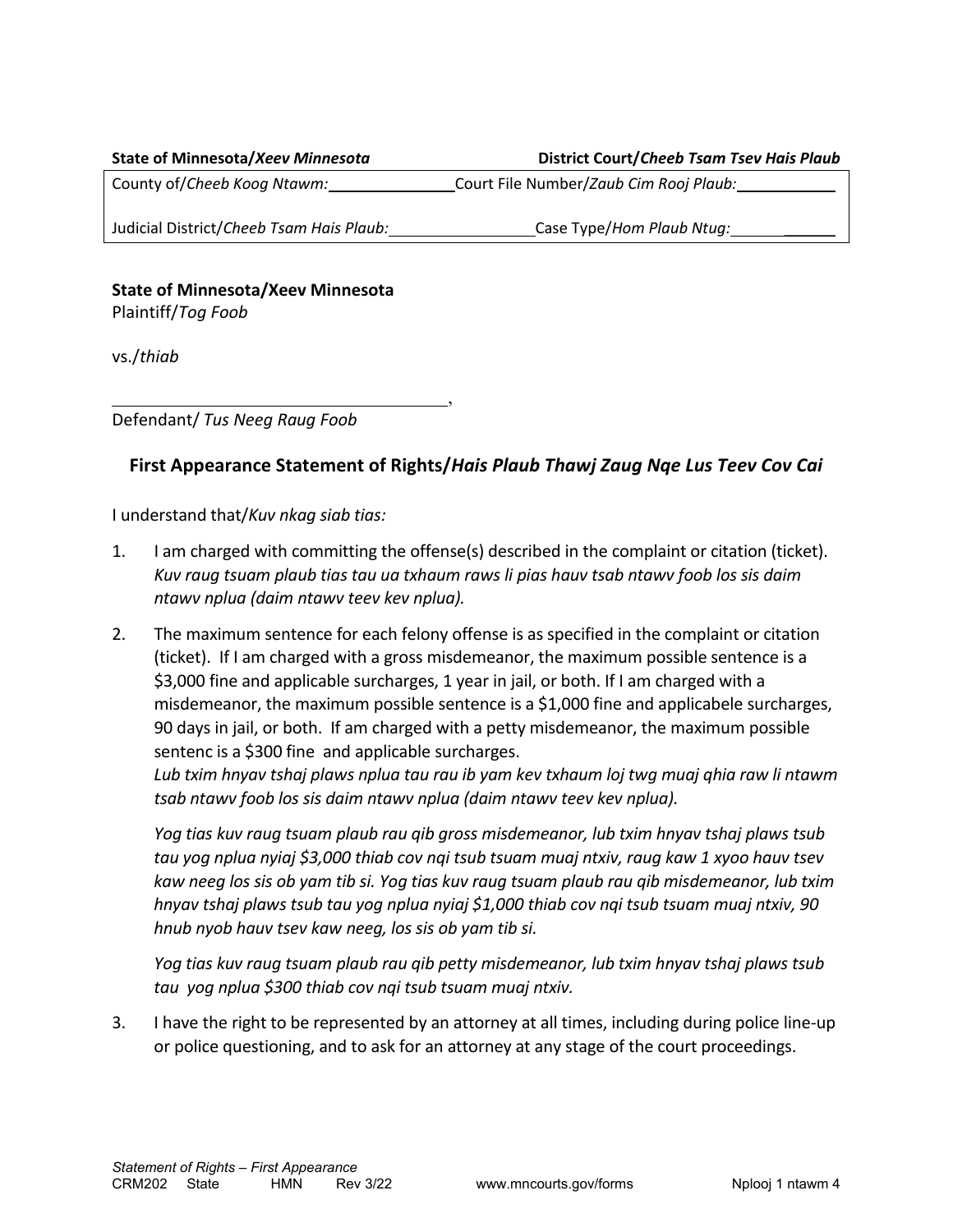*Kuv muaj txoj cai tau ib tug kws lij choj sawv cev tam kuv txhua lub sij hawm, nrog rau thaum tub ceev xwm rub los sawv ua kab sab los sis tub ceev xwm tshawb nug, thiab thov tau ib tug kws lij choj rau txhua qib hauv cov txheej txheem sib hais plaub ntug.*

4. For all misdemeanor, gross misdemeanor, and felony offenses, an attorney will be appointed to represent me if I cannot afford to pay for an attorney. The public defender application is available a[t pdapplication.courts.state.mn.us,](https://pdapplication.courts.state.mn.us/) or scan the QR code:



*Rau txhua cov kev txhaum qib yau misdemeanor, qib nrab gross misdemeanor, thiab qib loj felony, yuav txib ib tug kws lij choj los sawv cev tam kuv yog tias kuv them tsis taus tus nqi ntiav ib tug kws lij choj. Muaj daim ntawv thov kws lij choj tiv thaiv pej xeem ntawm [pdapplication.courts.state.mn.us](https://pdapplication.courts.state.mn.us/)*. *los sis tsom rau tus zauv QR:*



I understand a public defender cannot be appointed if I am charged only with a petty misdemeanor and I must hire my own attorney or represent myself. *Kuv nkag siab tias yuav txib tsis tau ib tug kws lij choj tiv thaiv pej xeem sawv cev kuv yog tias kuv tsuas raug tsuam plaub qib petty misdemeanor xwb thiab kuv yuav tsum tau ntiav kuv tus kheej ib tus kws lij choj los sis sawv cev tam kuv tus kheej.*

- 5. I do not have to say anything about the facts or circumstances of the case. I do not have to answer questions from the police or anyone else about the case. *Kuv tsis tag yuav hais dab tsi txog cov lus tseeb los sis cov xwm txheej ntawm rooj plaub. Kuv tsis tag yuav teb cov lus nug txog rooj plaub ntawm tub ceev xwm los sis lwm tus neeg.*
- 6. Anything I say may be used against me in this or other court proceedings. *Yuav siv tau txhua yam kuv hais tawm rov los tawm tsam kuv rau hauv rooj plaub no los sis lwm cov kev sib foob.*
- 7. I can speak to an attorney before my next court appearance, and I will be given enough time before my next court date to hire and speak with an attorney. *Kuv yeej sib tham tau nrog ib tug kws lij choj ua ntej kuv yuav mus tshwm tsev hais plaub tom ntej, thiab yuav muab sij hawm txaus rau kuv mus ntiav thiab sib tham nrog ib tug kws lij choj ua ntej kuv yuav mus tshwm tsev hais plaub tom ntej.*

## 8. I have a right: *Kuv muaj txoj cai:*

a. For misdemeanor, gross misdemeanor, or felony offenses: to a trial before a jury, or a judge without a jury, in which I am presumed innocent until the State proves my guilt beyond a reasonable doubt; OR *Rau kev txhaum qib qis misdemeanor, qib nrab gross misdemeanor, los sis qib loj felony:*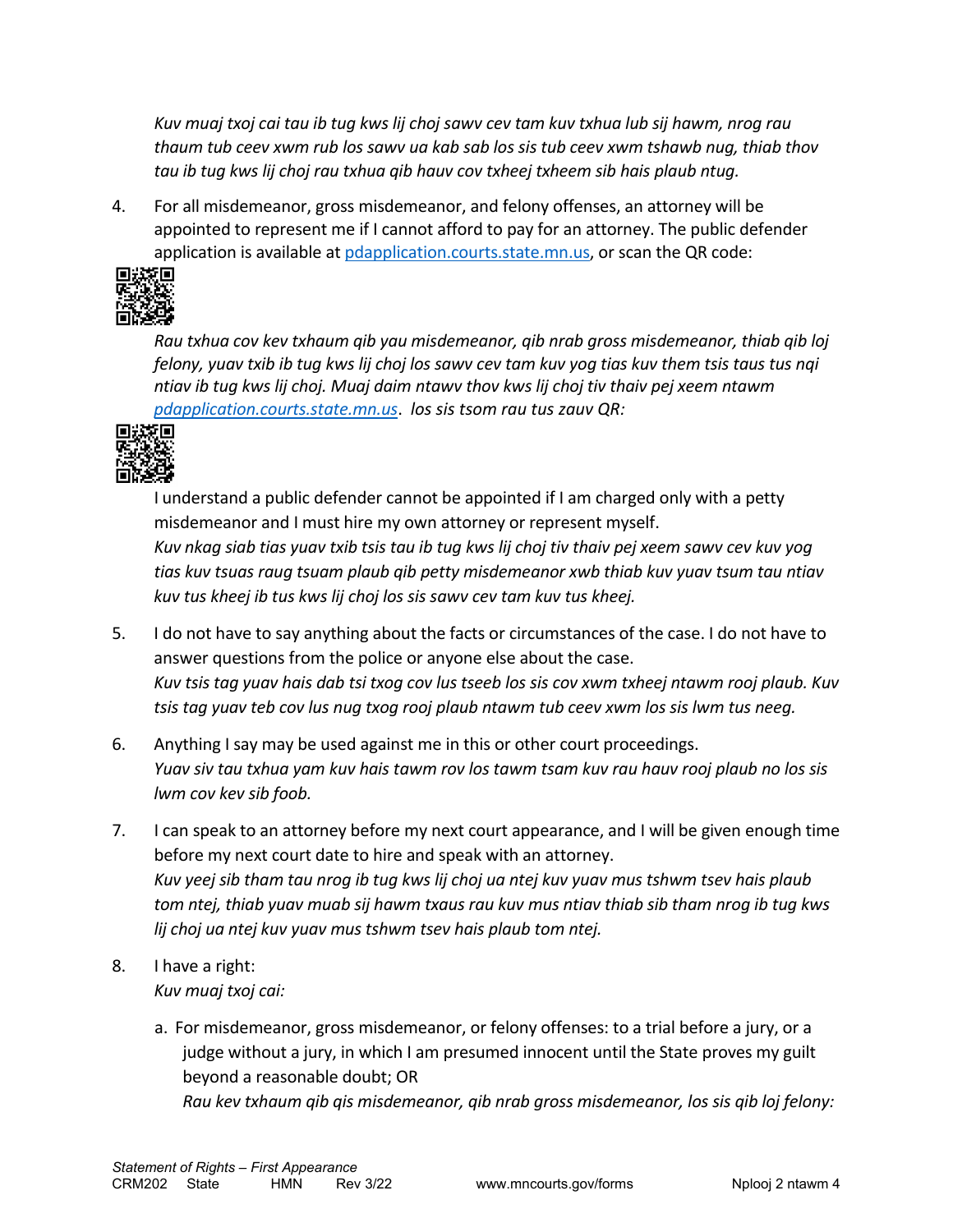*coj mus hais muaj yeej muaj swb rau ib pawg pej xeem txiav txim, los sis rau ib tug kws txiav txim uas tsis muaj pawg pej xeem txiav txim nrog, uas yeej xam tias kuv tsis txhaum kom txog thaum twg lub Xeev muaj pov thawj txog kuv txoj kev ua txhaum yam tsis muaj ib qho kev xav tias tsam kuv tsis txhaum; LOS SIS*

For petty misdemeanor offenses: to a trial before a judge in which I am presumed innocent until the State proves my guilt beyond a reasonable doubt. *Rau qib petty misdemeanor: coj mus hais muaj yeej muaj swb rau ntawm tus kws txiav txim uas yeej xam tias kuv tsis txhaum kom txog thaum twg lub Xeev muaj pov thawj txog kuv txoj kev ua txhaum yam tsis muaj ib qho kev xav tias tsam kuv tsis txhaum.*

b. To remain silent at all times, including at trial. To testify, if I wish, but anything I say can be used against me in court.

*Tsis hais ib lo lus txhua lub sij hawm, nrog rau thaum hais muaj yeej muaj swb. Teev lus, yog tias kuv yeem, tiam sis yuav siv tau txhua yam kuv hais rov los tawm tsam kuv hauv tsev hais plaub.*

- c. To confront and cross-examine all witnesses. *Cam thiab nug tag nrho cov neeg tim khawv.*
- d. To subpoena witnesses on my own behalf. *Yuam cov neeg tim khawv tuaj txhawb kuv tog.*
- e. To a written complaint if I am charged by citation (ticket). *Tau tsab ntawv foob yog tias kuv tau ib daim ntawv nplua (daim ntawv teev kev nplua).*
- 9. I can tell the judge at my court hearing what I think should be done about bail or my release from custody.

*Kuv yeej qhia tau rau tus kws txiav txim hauv lub rooj sib hais txog kuv txoj kev xav kom ua li cas rau txoj kev txhiv los sis kev tso kuv tawm tsev kaw neeg.*

10. I can be charged with a crime if I fail to appear for court when I am told or notified of a court date, and the punishment for failure to appear can include a fine, jail, or both. *Kuv yuav raug tsuam plaub nrog kev txhaum cai yog tias kuv tsis tshwm hauv tsev hais plaub thaum qhia rau kuv paub lawm los sis tau faj seeb qhia rau kuv txog hnub teem yuav muaj kev sib hais, es lub txim nplua uas tsis tuaj tshwm, yeej muaj nplua ib tug nqi, raug kaw, los sis ob yam tib si.*

If I fail to appear for court and I am charged with a petty misdemeanor, or a misdemeanor that is certified as a petty misdemeanor, a guilty plea and conviction may be entered and any fine and surcharges imposed may be referred to collections.

*Yog tias kuv tsis tshwm hauv tsev hais plaub es kuv raug tsuam plaub rau qib petty misdemeanor, los sis qib misdemeanor tiamsi muab xam ua qib petty misdemeanor, yuav muab nog nqi tias lees txhaum thiab yeej tau ua txhaum lawm es cov nqi nplua thiab cov nqi tsub tsuam ntxiv uas muaj xa mus rau chaw sau nuj nqis.*